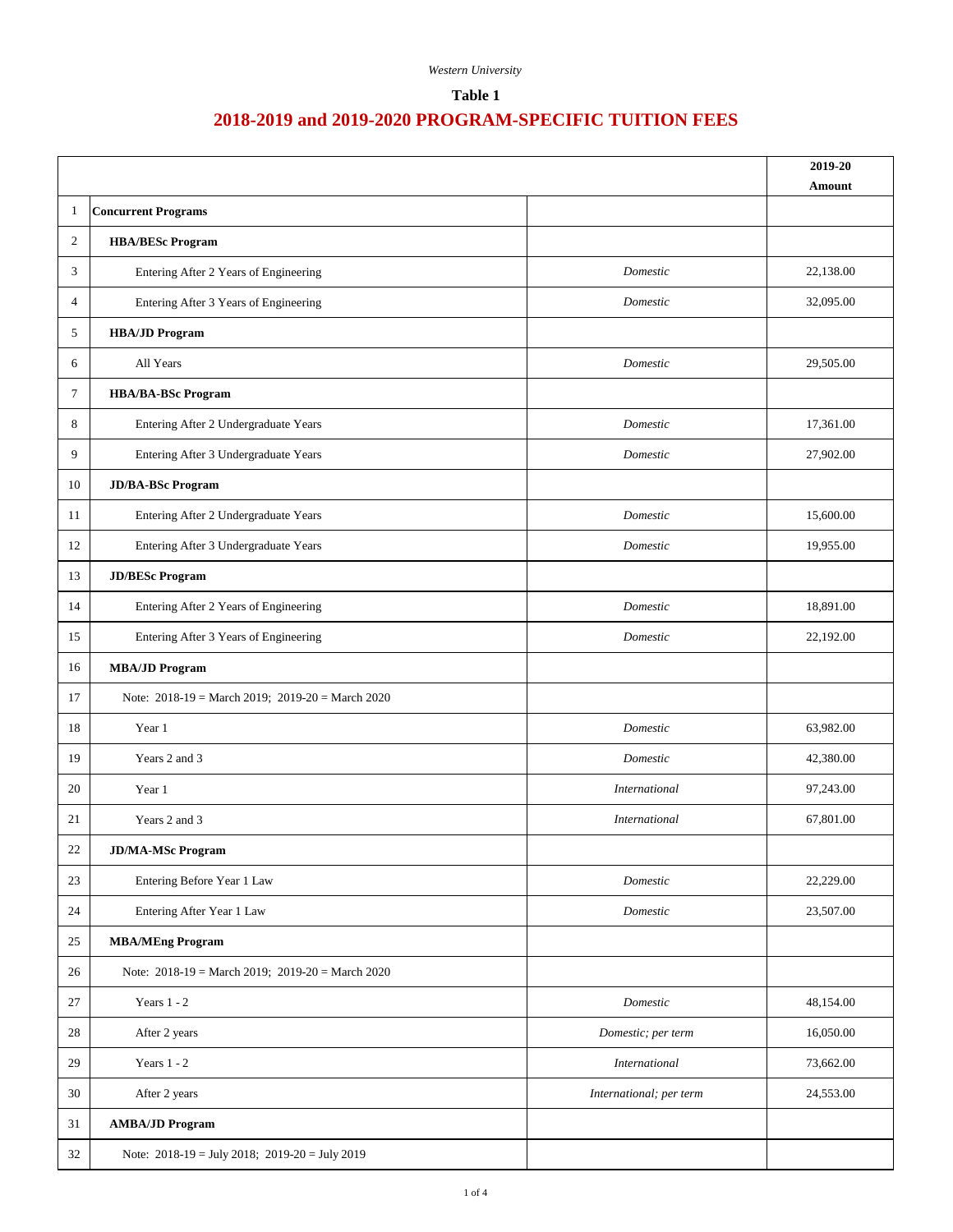## **Table 1**

|    |                                                                     |                           | 2019-20<br>Amount |
|----|---------------------------------------------------------------------|---------------------------|-------------------|
| 33 | Year 1                                                              | Domestic                  | 41,688.00         |
| 34 | Year 2                                                              | Domestic                  | 34,425.00         |
| 35 | Year 3                                                              | Domestic                  | 34,425.00         |
| 36 | <b>Richard Ivey School of Business</b>                              |                           |                   |
| 37 | The rates shown below are program fees                              |                           |                   |
| 38 | <b>Business</b> (MBA)                                               | Domestic                  | 83,250.00         |
| 39 | <b>Business (MBA)</b>                                               | <b>International</b>      | 111,750.00        |
| 40 | <b>Business (MSc In Management)</b>                                 | Domestic                  | 38,250.00         |
| 41 | Business (MSc In Management)                                        | International             | 65,000.00         |
| 42 | <b>Business (MGMT/CEMS)</b>                                         | Domestic                  | 43,200.00         |
| 43 | Business (MGMT/CEMS)                                                | <b>International</b>      | 70,000.00         |
| 44 | Tuition, Executive MBA Program- Canada - - September 2019 Intake    | total for 3 terms         | 115,000.00        |
| 45 | Tuition, AMBA (Accelerated MBA) (Domestic) -- July 2020 Intake      |                           | 50,085.00         |
| 46 | Tuition, AMBA (Accelerated MBA) (International) -- July 2020 Intake |                           | 67,250.00         |
| 47 | Tuition, MBA (Advanced Standing) (Domestic) -- Jan 2020 Intake      | new                       | 83,000.00         |
| 48 | GDip in Management                                                  |                           |                   |
| 49 | If taken in Canada                                                  | new                       |                   |
| 50 | Per Module (1-4)                                                    | Fees in Canadian Dollars  | 4,000.00          |
| 51 | Term 5                                                              | Fees in Canadian Dollars  | 5,200.00          |
| 52 | <b>Entry Assessment</b>                                             | Fees in Canadian Dollars  | 1,300.00          |
| 53 | If taken in Hong Kong                                               |                           |                   |
| 54 | Per Module (1-4)                                                    | Fees in U.S Dollars       | 3,000.00          |
| 55 | Term 5                                                              | Fees in U.S Dollars       | 4,000.00          |
| 56 | <b>Entry Assessment</b>                                             | Fees in U.S Dollars       | 1,000.00          |
| 57 | <b>Faculty of Education</b>                                         |                           |                   |
| 58 | Tuition - Post Graduate Certificate in Education                    | per course                | 250.00            |
| 59 | 3-Part Additional Qualification                                     | per course                | 675.00            |
| 60 | <b>Additional Basic Qualification</b>                               | Domestic, per course      | 675.00            |
| 61 | <b>Additional Basic Qualification</b>                               | International, per course | 1,350.00          |
| 62 | Honor Specialist                                                    | per course                | 725.00            |
| 63 | <b>Technology Studies</b>                                           | per course                | 725.00            |
| 64 | Certificate of Unified English Braille Competence (non-credit)      | per level                 | 325.00            |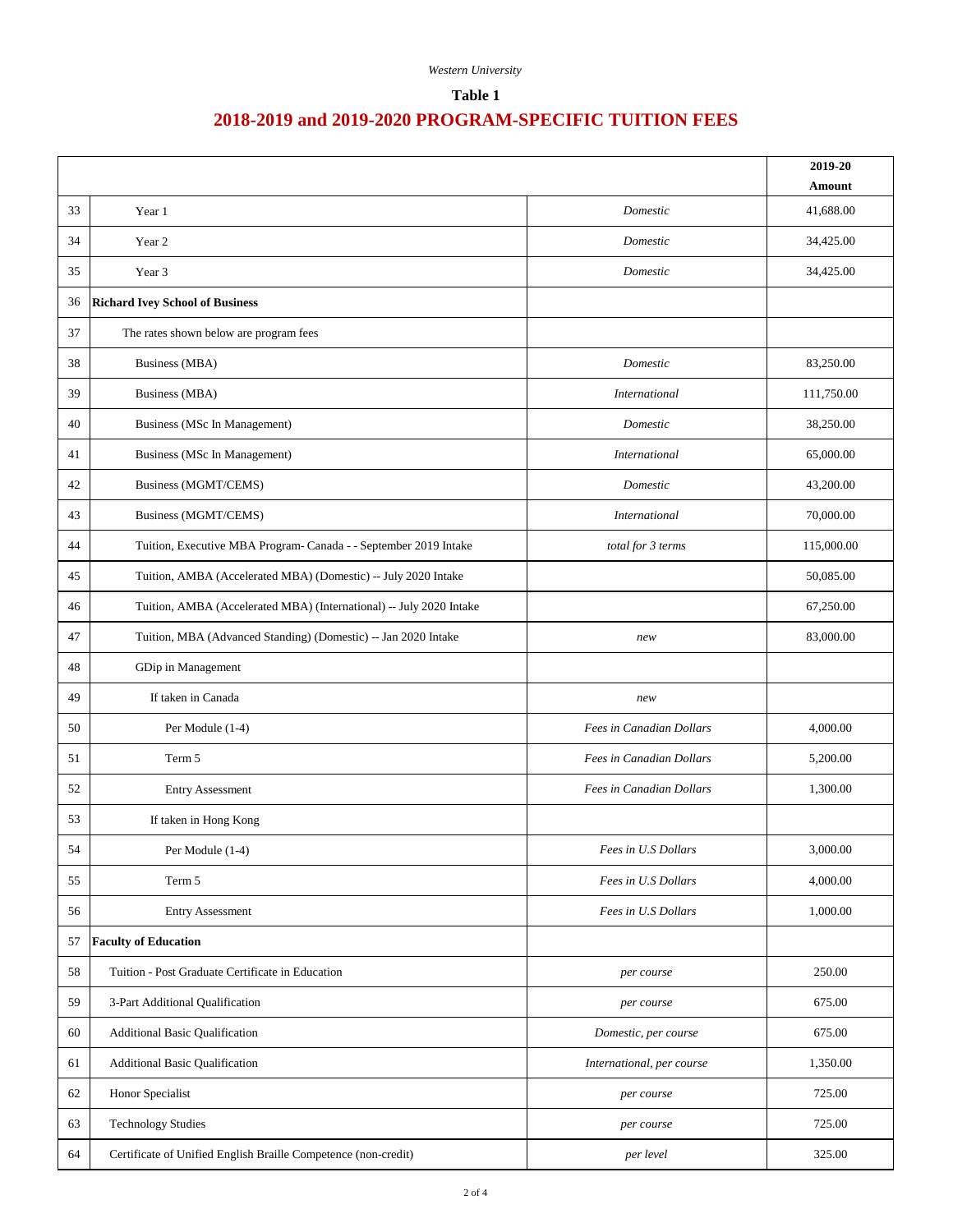## **Table 1**

|    |                                                                                  |                                                             | 2019-20<br>Amount |
|----|----------------------------------------------------------------------------------|-------------------------------------------------------------|-------------------|
| 65 | <b>Master of Professional Education (MPEd)</b>                                   |                                                             |                   |
| 66 | <b>Domestic Students</b>                                                         |                                                             |                   |
| 67 | All Fields                                                                       | per course                                                  | 2,719.00          |
| 68 | <b>International Students</b>                                                    |                                                             |                   |
| 69 | <b>TOESL Field</b>                                                               | per course                                                  | 3,959.00          |
| 70 | All Other Fields                                                                 | per course                                                  | 3,022.00          |
| 71 | <b>Faculty of Engineering</b>                                                    |                                                             |                   |
| 72 | University Network of Excellence in Nuclear Engineering Program                  | 10 courses or 8 courses and project                         | 22,500.00         |
| 73 | Advanced Design and Manufacturing Institute (ADMI)<br><b>Engineering Program</b> | 9 courses; per course fee                                   | 2,430.00          |
| 74 | <b>Faculty of Health Science</b>                                                 |                                                             |                   |
| 75 | <b>Compressed Nursing Program</b>                                                |                                                             |                   |
| 76 | Years 3 and 4, Summer                                                            | Domestic                                                    | 3,025.00          |
| 77 | Yr 3, Summer                                                                     | <i>International</i>                                        | 19,918.00         |
| 78 | Yr 4, Summer                                                                     | <i>International</i>                                        | 19,181.00         |
| 79 | Year 3 and 4, Fall/Winter                                                        | Domestic                                                    | 6,050.00          |
| 80 | Yr 3, Fall/Winter                                                                | <i>International</i>                                        | 39,836.00         |
| 81 | Yr 4, Fall/Winter                                                                | <i>International</i>                                        | 38,361.00         |
| 82 | <b>Combined Health Professional Masters and PhD</b>                              |                                                             |                   |
| 83 | All Years                                                                        | Domestic                                                    | 11,294.00         |
| 84 | All Years                                                                        | <i>International</i>                                        | 31,675.00         |
| 85 | Graduate Diploma in Applied Health Sciences                                      | Domestic; per-course tuition fee                            | 1,418.00          |
| 86 | Graduate Diploma in Applied Health Sciences                                      | International; per-course tuition fee                       | 3,045.00          |
| 87 | <b>Faculty of Law</b>                                                            |                                                             |                   |
| 88 | Graduate Diploma in Mining Law, Finance and Sustainability                       | Domestic; per-course tuition fee                            | 2,250.00          |
| 89 | Graduate Diploma in Mining Law, Finance and Sustainability                       | International; per-course tuition fee                       | 3,500.00          |
| 90 | <b>Faculty of Medicine and Dentistry</b>                                         |                                                             |                   |
| 91 | Medicine (M.D.) -- Year 5                                                        | new                                                         | 11,993.00         |
| 92 | MSc in Clinical Medical Biophysics                                               | Domestic                                                    | 11,294.00         |
| 93 | MSc in Clinical Medical Biophysics                                               | International                                               | 31,675.00         |
| 94 | <b>Internationally Trained Dentistry Program</b>                                 | Year 3 (plus full-time ancillary and<br>supplementary fees) | 56,000.00         |
| 95 | <b>Internationally Trained Dentistry Program</b>                                 | Year 4 (plus full-time ancillary and<br>supplementary fees) | 55,500.00         |
| 96 | <b>International Medical Trainees</b>                                            | includes Saudi Trainees                                     | 100,000.00        |